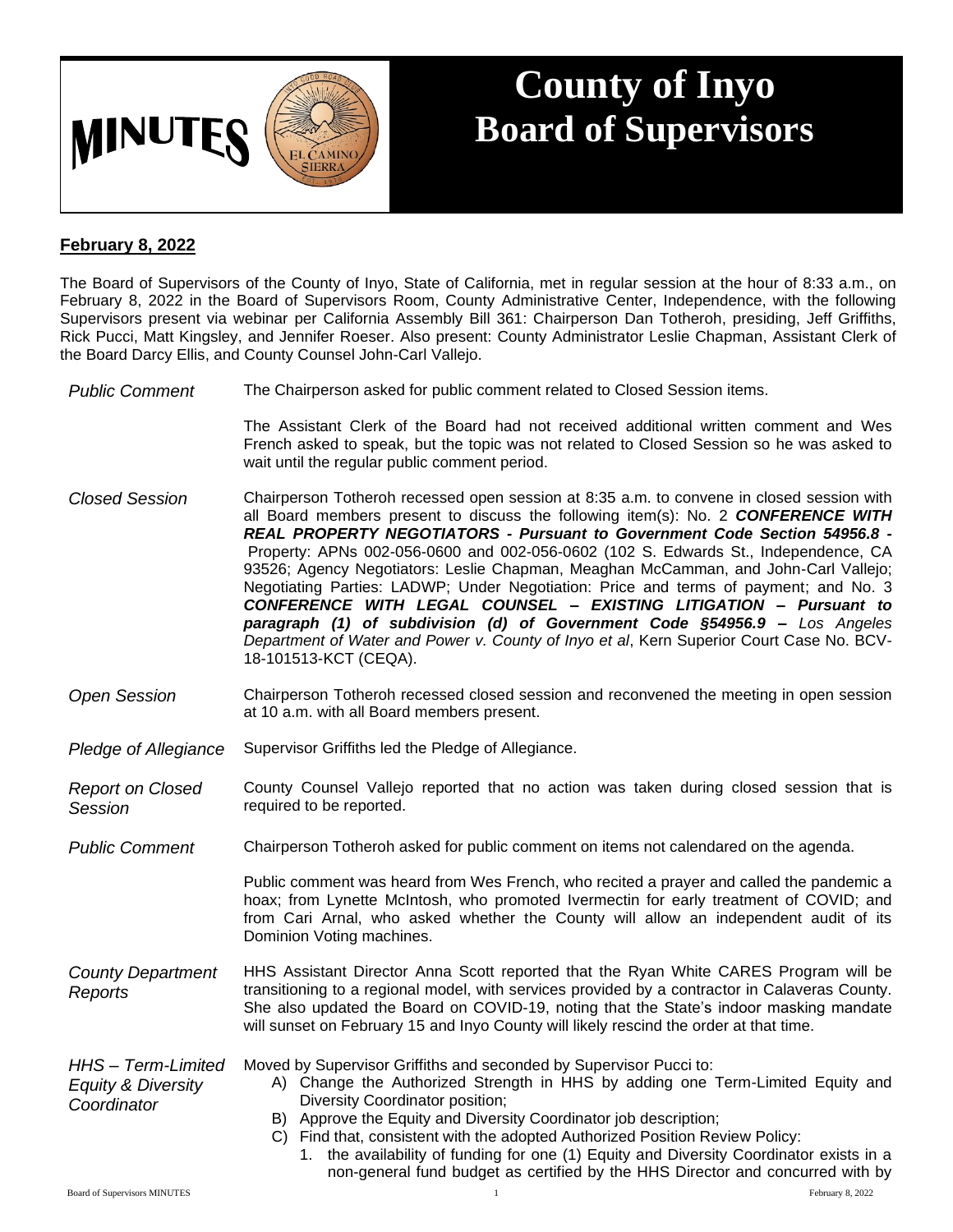the County Administrator and Auditor-Controller; and

- 2. where internal candidates may meet the qualifications for the position, the vacancy could possibly be filled through an internal recruitment, but an open recruitment is more appropriate to ensure qualified applicants apply;
- D) Approve the hiring of one (1) Equity and Diversity Coordinator at Range 72 (\$5,180- \$6,292); and
- E) If an internal candidate is hired as a result of the open recruitment, authorize HHS to backfill resulting vacancy.

Motion carried unanimously.

*HHS-Fiscal – Office*  Moved by Supervisor Griffiths and seconded by Supervisor Roeser for the Board to find that, consistent with the adopted Authorized Position Review Policy:

- A) The availability of funding for one (1) Office Technician exists in one or more non-General Fund budgets, as certified by the Health and Human Services Director and concurred with by the County Administrator and Auditor-Controller;
- B) Where internal candidates may meet the qualifications for the position, the vacancy could possibly be filled through an internal recruitment, but an open recruitment is more appropriate to ensure qualified applicants apply;
- C) Approve the hiring of one (1) Office Technician I at Range 55 (\$3,477 \$4,228), Office Technician II at Range 59 (\$3,816 - \$4,636) or Office Technician III at Range 63 (\$4,184 - \$5,091), dependent upon qualifications; and
- D) If an internal candidate is hired as a result of the open recruitment, authorize Health and Human Services to backfill resulting vacancy.

Motion carried unanimously.

Moved by Supervisor Kingsley and seconded by Supervisor Roeser to:

- A) Approve the revised Prevention Specialist I-III job description;
- B) Find that, consistent with the adopted Authorized Position Review Policy:
	- 1. the availability of funding for one (1) Prevention Specialist I-II exists in one or more non-General Fund budgets, as certified by the HHS Director and concurred with by the County Administrator and Auditor-Controller; and
	- 2. where internal candidates may meet the qualifications for the position, the vacancy could possibly be filled through an internal recruitment, but an open recruitment is more appropriate to ensure qualified applicants apply;
- C) Approve the hiring of one (1) Prevention Specialist I at Range 60 (\$3,908 \$4,747), Prevention Specialist II, Range 63 (\$4,184 - \$5,091), or a Prevention Specialist III, Range 66 (\$4,489 - \$5,464); and
- D) If an internal candidate is hired as a result of the open recruitment, authorize HHS to backfill resulting vacancy.

Motion carried unanimously.

| HHS-<br>Health/Prevention-<br><b>Prevention Program</b><br>Manager | Moved by Supervisor Kingsley and seconded by Supervisor Roeser for the Board to find that,<br>consistent with the adopted Authorized Position Review Policy: A) the availability of funding<br>for one (1) Prevention Program Manager exists in one or more non-General Fund budgets, as<br>certified by the HHS Director and concurred with by the County Administrator and Auditor-<br>Controller; B) where internal candidates may meet the qualifications for the position, the<br>vacancy could possibly be filled through an internal recruitment, but an open recruitment is<br>more appropriate to ensure qualified applicants apply; C) approve the hiring of one (1)<br>Prevention Program Manager at Range 80 (\$6,259 - \$7,613); and D) if an internal candidate<br>is hired as a result of the open recruitment, authorize HHS to backfill resulting vacancy.<br>Motion carried unanimously. |
|--------------------------------------------------------------------|------------------------------------------------------------------------------------------------------------------------------------------------------------------------------------------------------------------------------------------------------------------------------------------------------------------------------------------------------------------------------------------------------------------------------------------------------------------------------------------------------------------------------------------------------------------------------------------------------------------------------------------------------------------------------------------------------------------------------------------------------------------------------------------------------------------------------------------------------------------------------------------------------------|
| Public Works-<br>Office<br>Technician I-III                        | Moved by Supervisor Roeser and seconded by Supervisor Kingsley for the Board to find that,<br>consistent with the adopted Authorized Position Review Policy: A) the availability of funding<br>for one (1) Office Technician I/II/III exists in the General Fund and non-General Fund budgets,<br>as certified by the Public Works Director and concurred with by the County Administrator and<br>Auditor-Controller; B) where internal candidates meet the qualifications for the position, the<br>vacancy could possibly be filled through an internal recruitment, but an open recruitment is<br>more appropriate to ensure qualified applicants apply; and C) approve the hiring of one (1)<br>Office Technician I/II or III at Range 55 to 63 (\$3,477 - \$5,091), depending on qualifications.<br>Motion carried unanimously.                                                                        |
| Dublie Merica Derica                                               | Mound by Cupervisor Booser and seconded by Cupervisor Dugoi for the Boord to find that                                                                                                                                                                                                                                                                                                                                                                                                                                                                                                                                                                                                                                                                                                                                                                                                                     |

*Technician I-III*

*HHS-Health/Prevention – Prevention Specialist I-III (Revised Job Description)*

*Public Works-Parks* Moved by Supervisor Roeser and seconded by Supervisor Pucci for the Board to find that,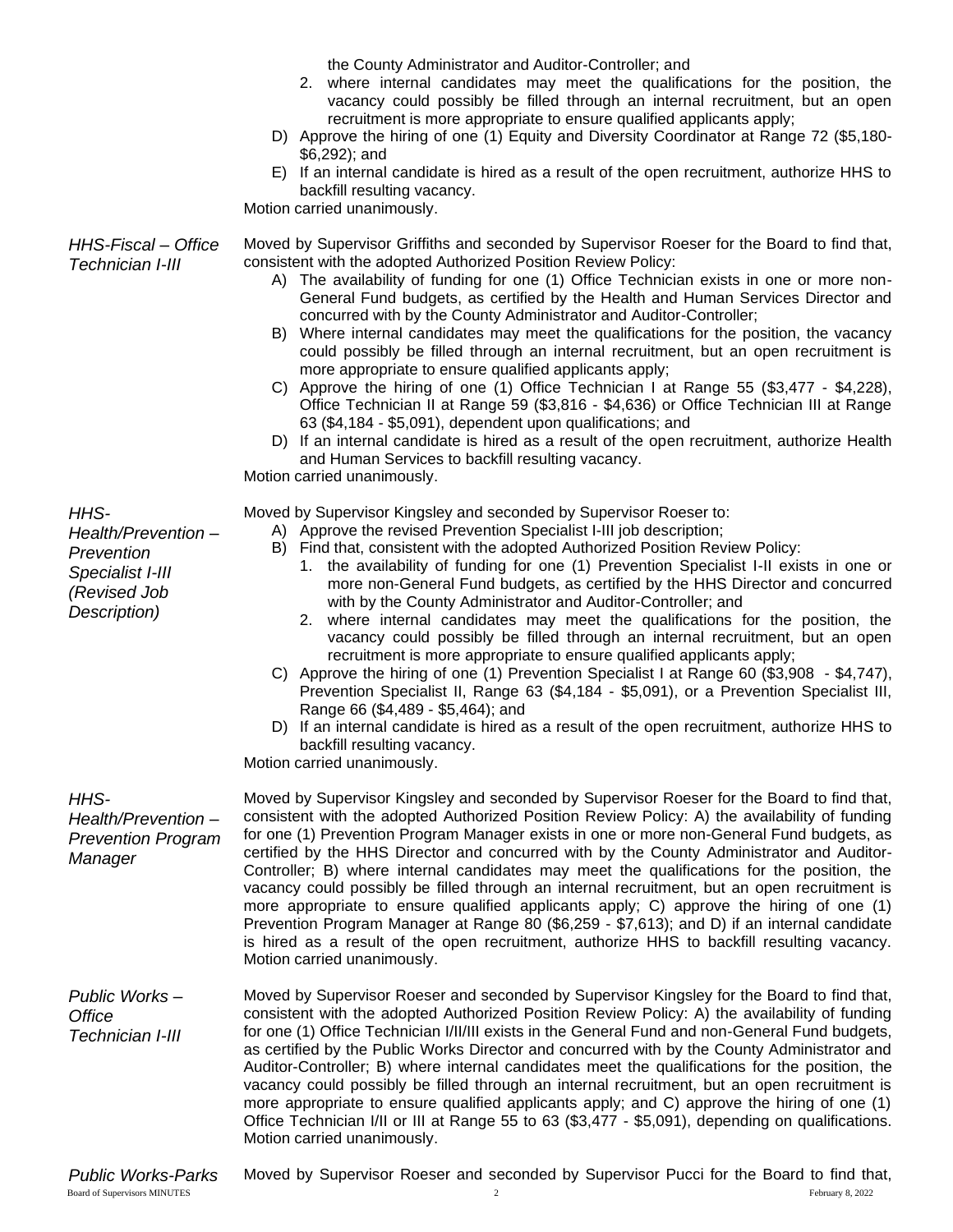| & Rec - Three<br>Seasonal Park &<br>Campground<br>Maintenance<br><b>Helpers</b> | consistent with the adopted Authorized Position Review Policy: A) the availability of funding<br>for the requested positions exists in the General Fund, as certified by the Public Works<br>Director and concurred with by the County Administrator and Auditor-Controller; B) due to the<br>seasonal nature of the positions it is unlikely that the positions could be filled by internal<br>candidates meeting the qualifications for the positions, so an open recruitment is appropriate<br>to ensure qualified applicants apply, and C) approve the hiring of three (3) Seasonal Park and<br>Campground Maintenance Helpers at Range PT50 (\$17.85 - \$27.71/hr). Motion carried<br>unanimously.                                                                                                                                                                                                                                                                                      |
|---------------------------------------------------------------------------------|----------------------------------------------------------------------------------------------------------------------------------------------------------------------------------------------------------------------------------------------------------------------------------------------------------------------------------------------------------------------------------------------------------------------------------------------------------------------------------------------------------------------------------------------------------------------------------------------------------------------------------------------------------------------------------------------------------------------------------------------------------------------------------------------------------------------------------------------------------------------------------------------------------------------------------------------------------------------------------------------|
| County Counsel -<br>Greg James Yucca<br>Mtn. Contract<br>Amendment 4            | Moved by Supervisor Pucci and seconded by Supervisor Griffiths to approve Amendment No.<br>4 to the contract between the County of Inyo and Gregory L. James, Attorney at Law, for the<br>provision of legal services to the County related to the Yucca Mountain Repository Licensing<br>Proceedings before the Nuclear Regulatory Commission and related Court actions, to include<br>an annual contract limit of \$25,000.00, and authorize the Chairperson. Motion carried<br>unanimously.                                                                                                                                                                                                                                                                                                                                                                                                                                                                                               |
| County Counsel -<br>Greg James<br>Environmental<br>Contract<br>Amendment 3      | Moved by Supervisor Pucci and seconded by Supervisor Griffiths to approve Amendment No.<br>3 to the existing contract between the Office of County Counsel and Gregory L. James,<br>Attorney at Law, for the provision of Environmental Attorney services to include an annual<br>contract limit of \$25,000.00; and authorize the Chairperson to sign. Motion carried<br>unanimously.                                                                                                                                                                                                                                                                                                                                                                                                                                                                                                                                                                                                       |
| Road Department-<br><b>RDO</b> Equipment<br>P.O.                                | Moved by Supervisor Pucci and seconded by Supervisor Griffiths to authorize a purchase<br>order in an amount not to exceed \$192,655.06, payable to RDO Equipment Company of<br>Riverside, CA for one (1) new John Deere 6105E Tractor with two (2) Alamo Industrial mower<br>attachments. Motion carried unanimously.                                                                                                                                                                                                                                                                                                                                                                                                                                                                                                                                                                                                                                                                       |
| CAO - Recission of<br><b>Authorized Position</b><br><b>Control Policy</b>       | CAO Chapman brought forward the recommendation for the Board to cancel the Authorized<br>Position Review Policy based on the need to expedite recruitments in the face of personnel<br>shortages. She noted that removing the policy will allow departments to skip the Board and<br>work with Personnel on filling vacancies; however, any requests for positions not in the<br>budget, or to change the authorized strength of a department, must still receive Board<br>approval. The Board came to the consensus that while the policy served the County well in<br>the past, streamlining the process now is important to successful hiring. Moved by Supervisor<br>Pucci and seconded by Supervisor Roeser to authorize deletion of the Authorized Position<br>Review process from the Extraordinary Budget Control Policies, originally approved by the<br>Board in Fiscal Year 2008-2009 and reaffirmed and made permanent in Fiscal Year 2015-<br>2016. Motion carried unanimously. |
| Presentation-<br><b>DVNP Status,</b><br>Projects                                | The Board received a presentation from temporary Death Valley National Park<br>Superintendent James Woolsey and Management Analyst Abby Wines, including an update<br>on the Park and the Stovepipe Wells Environmental Assessment.                                                                                                                                                                                                                                                                                                                                                                                                                                                                                                                                                                                                                                                                                                                                                          |
| Water Department-<br><b>OVGA Rep Direction</b>                                  | Water Department Director Dr. Aaron Steinwand sought direction for the County's Owens<br>Valley Groundwater Authority representatives in advance of the Owens Valley Groundwater<br>Authority special meeting scheduled for February 10, 2021. He reviewed the meeting agenda<br>and reported that the Groundwater Sustainability Plan was submitted to the State for final<br>approval on January 26. After some discussion, Supervisor Totheroh, the Board's OVGA<br>representative, said he would support redrawing the OVGA boundary to stop at the Mono<br>County line and consider a possible agreement with Mono County.                                                                                                                                                                                                                                                                                                                                                              |
| Clerk of the Board-<br><b>Approval of Minutes</b>                               | Moved by Supervisor Roeser and seconded by Supervisor Kingsley to approve the<br>amendment to the minutes of the Board of Supervisors' March 10, 2020 meeting. Motion<br>carried unanimously.                                                                                                                                                                                                                                                                                                                                                                                                                                                                                                                                                                                                                                                                                                                                                                                                |
| Recess/Reconvene                                                                | The Chairperson recessed the meeting at 12:24 p.m. and reconvened the meeting at 12:40<br>p.m. with all Board members present.                                                                                                                                                                                                                                                                                                                                                                                                                                                                                                                                                                                                                                                                                                                                                                                                                                                               |
| <b>Board Member and</b><br><b>Staff Reports</b>                                 | Supervisor Kingsley said he is in Virginia and will be attending both the NACo Legislative<br>Conference in D.C. and RCRC meetings.                                                                                                                                                                                                                                                                                                                                                                                                                                                                                                                                                                                                                                                                                                                                                                                                                                                          |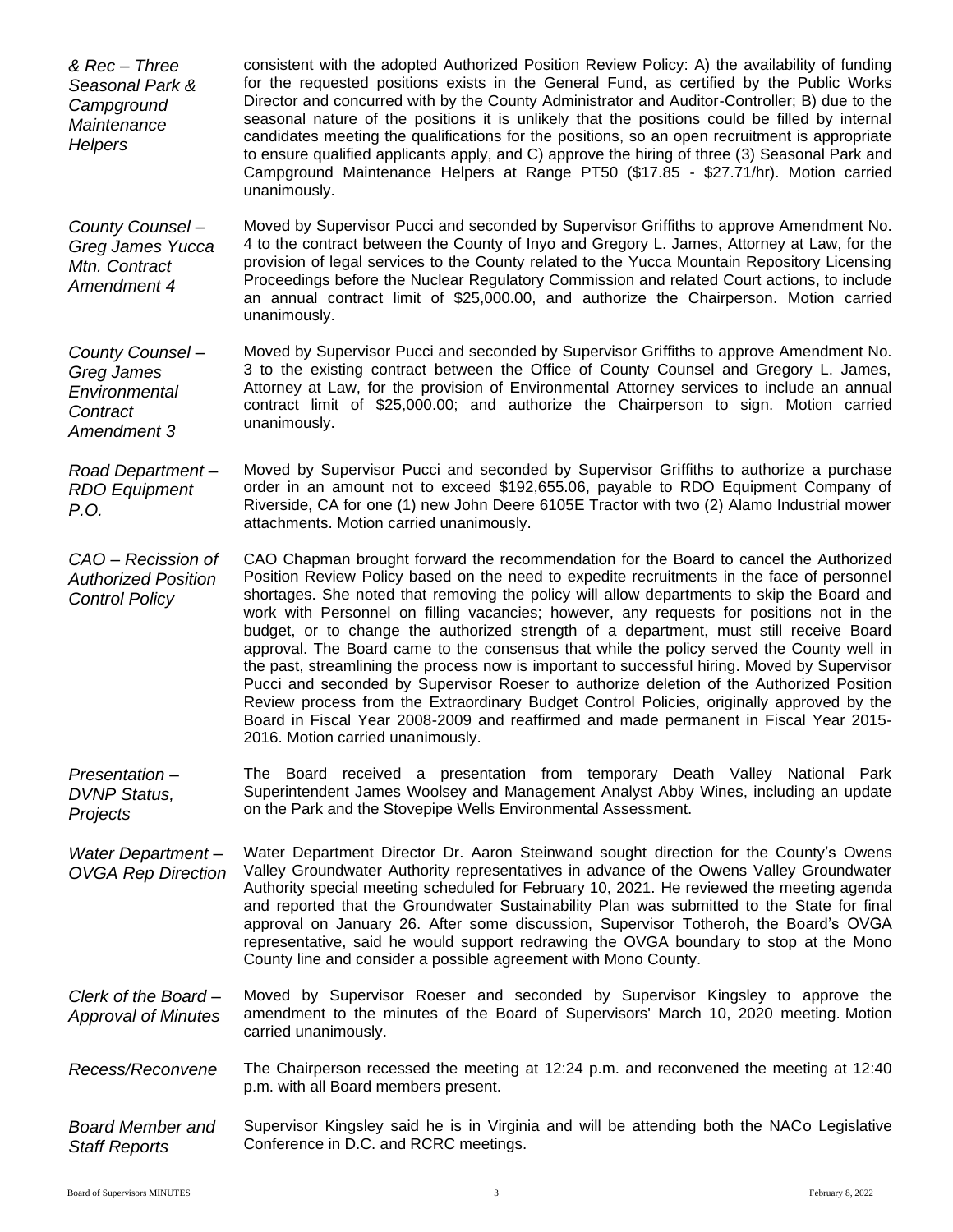Supervisor Pucci said he has had several meetings with the Bishop Tribal Council and Bishop Police Chief, and fielded calls from candidates running for office.

Supervisor Griffiths said he traveled to Sacramento for a CSAC meeting, and also attended Eastern Sierra Council of Governments/Eastern Sierra Transit Authority and Eastern Sierra Sustainable Recreation Partnership meetings.

Chairperson Totheroh said he attended meetings of ESCOG/ESTA and the Northern Inyo Airport Advisory Commission.

The Assistant Clerk of the Board updated the Board on various committee recruitments.

*Public Comment* The Chairperson asked for public comment on items not calendared on the agenda.

"Fred" Carlton asked when the Board will be meeting in person again, adding a profane phrase to indicate that the Board is afraid of doing so. Board members explained that they are eager to return but cannot legitimately entertain the idea until the indoor masking order is rescinded.

## *Recess/Reconvene* The Chairperson recessed the meeting at 12:50 p.m. and reconvened the meeting at 1 p.m. with all Board members present.

*Planning – Appeal 2021-01 (Shade Grown Farms) Denied*  Planning Director Cathreen Richards provided background on Appeal No. 2021-01 (Shade Grown Farms), filed in response to the Planning Commission voting to revoke the cannabis cultivator's Conditional Use Permit. The Chairperson opened the public hearing at 1:09 p.m. Richards then presented the Planning Department's case as to why the appeal should be denied. Lowell Shade, owner of Shade Grown Farms, presented his case for the Board upholding the appeal. He said he is in compliance with every other agency/department except for Building & Safety and, after receiving conflicting information from building inspectors, now understands how the process works and needs 120 days to remedy the situation and resubmit proper building plans. He said if his Conditional Use Permit is revoked, he will also lose his state license and have to start all over from scratch. Building Inspector Tyson Sparrow noted that unsafe construction had taken place without the benefit of permits, and numerous attempts to work with the appellant to bring him into compliance have failed.

> Public comment was heard from Steve McNeal, who said he is also building cannabis facilities and has run into delays with Southern California Edison. Nathan Lund of RDB Cultivation said he rents the property adjacent to Shade Grown Farms, having sunk all his money, time, and labor into his operation. He said he'll lose his business if Mr. Shade's permit is revoked, and also asked that they be given more time to fix the problems noted by inspectors.

> Board members asked questions of staff and the appellant, acknowledging the hardships being faced by Mr. Shade and Mr. Lund but also noting that the only issue before the Board right now is revocation of the Conditional Use Permit. Sparrow noted that Building & Safety has already granted the appellant and his tenant numerous extensions, and 120 additional days would not likely be enough time to come into compliance. Richards said that it has almost been three years that Planning and Building & Safety have been trying to work with the appellant – including numerous calls, emails, and letters informing him what he needed to do to get in compliance – and she is not confident an extension at this point would make a difference. It was also noted that County Code is clear that if legal (permitted) construction has not begun within a year of the Conditional Use Permit's issuance, it will be revoked.

> Moved by Supervisor Griffiths and seconded by Supervisor Roeser to deny Appeal No. 2021- 01 (Shade Grown Farms). Motion carried unanimously.

*Adjournment* Chairperson Totheroh adjourned the meeting at 2:11 p.m., to 8:30 a.m. Tuesday, February 22, 2022 in the County Administrative Center in Independence.